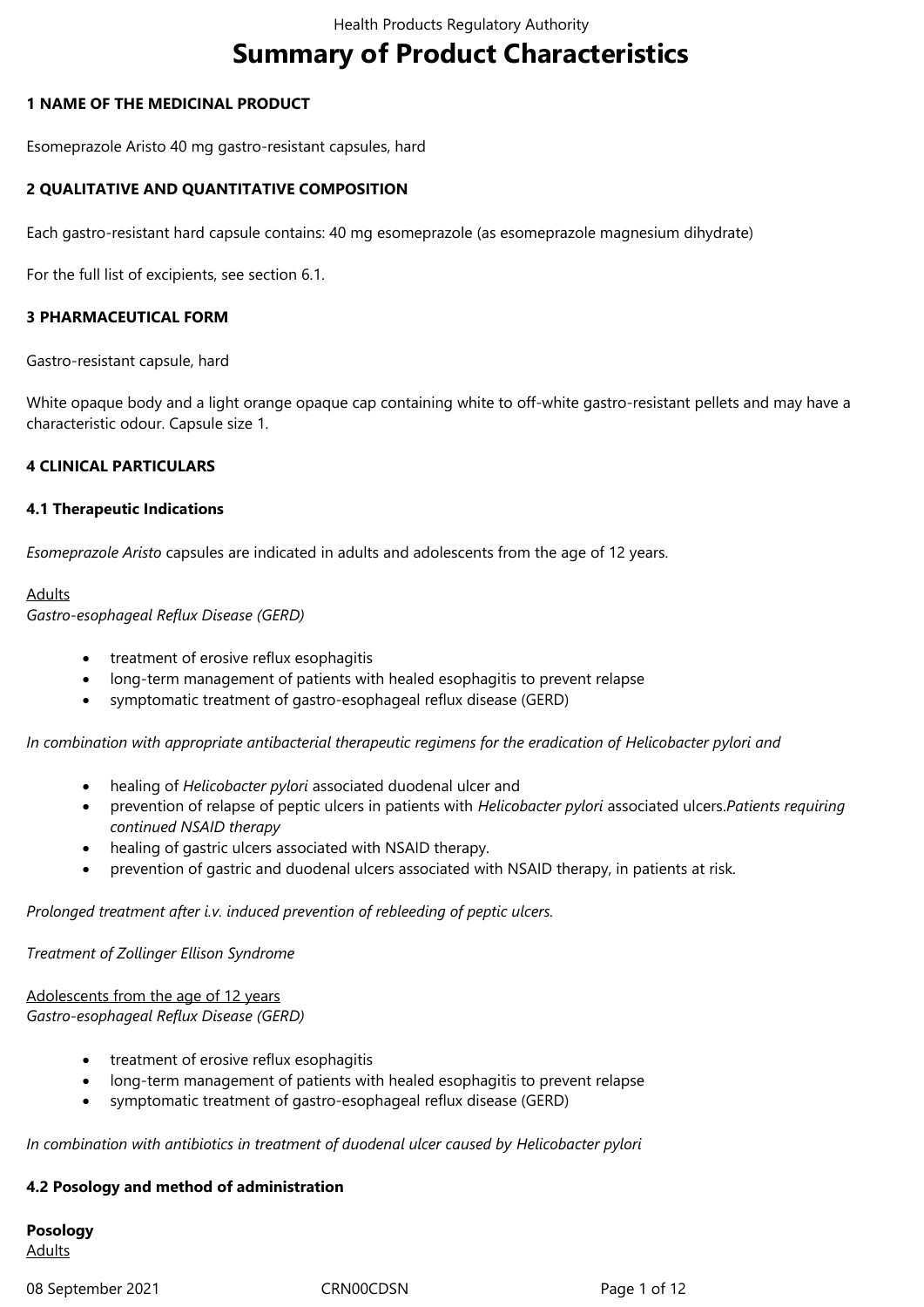# *Gastro-esophageal Reflux Disease (GERD)*

*treatment of erosive reflux esophagitis*40 mg once daily for 4 weeks.

An additional 4 weeks treatment is recommended for patients in whom esophagitis has not healed or who have persistent symptoms.

- *long-term management of patients with healed esophagitis to prevent relapse*20 mg once daily.
- *symptomatic treatment of gastro-esophageal reflux disease (GERD)*20 mg once daily in patients without esophagitis. If symptom control has not been achieved after 4 weeks, the patient should be further investigated. Once symptoms have resolved, subsequent symptom control can be achieved using 20 mg once daily.An on-demand regimen taking 20 mg once daily, when needed, can be used. In NSAID treated patients at risk of developing gastric and duodenal ulcers, subsequent symptom control using an on-demand regimen is not recommended.

## *In combination with appropriate antibacterial therapeutic regimens for the eradication of Helicobacter pylori and*

- healing of *Helicobacter pylori* associated duodenal ulcer and
- prevention of relapse of peptic ulcers in patients with *Helicobacter pylori* associated ulcers.

20 mg esomeprazole with 1 g amoxicillin and 500 mg clarithromycin, all twice daily for 7 days.

## *Patients requiring continued NSAID therapy*

- *healing of gastric ulcers associated with NSAID therapy*The usual dose is 20 mg once daily. The treatment duration is 4‑8 weeks.
- *prevention of gastric and duodenal ulcers associated with NSAID therapy in patients at risk*20 mg once daily.

## *Prolonged treatment after i.v. induced prevention of rebleeding of peptic ulcers*

40 mg once daily for 4 weeks after i.v. induced prevention of rebleeding of peptic ulcers.

# *Treatment of Zollinger Ellison Syndrome*

The recommended initial dosage is 40 mg esomeprazole twice daily. The dosage should then be individually adjusted and treatment continued as long as clinically indicated. Based on the clinical data available, the majority of patients can be controlled on doses between 80 to 160 mg esomeprazole daily. With doses above 80 mg daily, the dose should be divided and given twice daily.

## Special Populations

## *Patients with renal impairment*

Dose adjustment is not required in patients with impaired renal function. Due to limited experience in patients with severe renal insufficiency, such patients should be treated with caution (see section 5.2).

## *Patients with hepatic impairment*

Dose adjustment is not required in patients with mild to moderate liver impairment. For patients with severe liver impairment, a maximum dose of 20 mg esomeprazole should not be exceeded (see section 5.2).

## *Elderly*

Dose adjustment is not required in the elderly.

#### Paediatric population Adolescents from the age of 12 years *Gastro-esophageal Reflux Disease (GERD)*

*treatment of erosive reflux esophagitis*40 mg once daily for 4 weeks.

An additional 4 weeks treatment is recommended for patients in whom esophagitis has not healed or who have persistent symptoms.

*long-term management of patients with healed esophagitis to prevent relapse*20 mg once daily.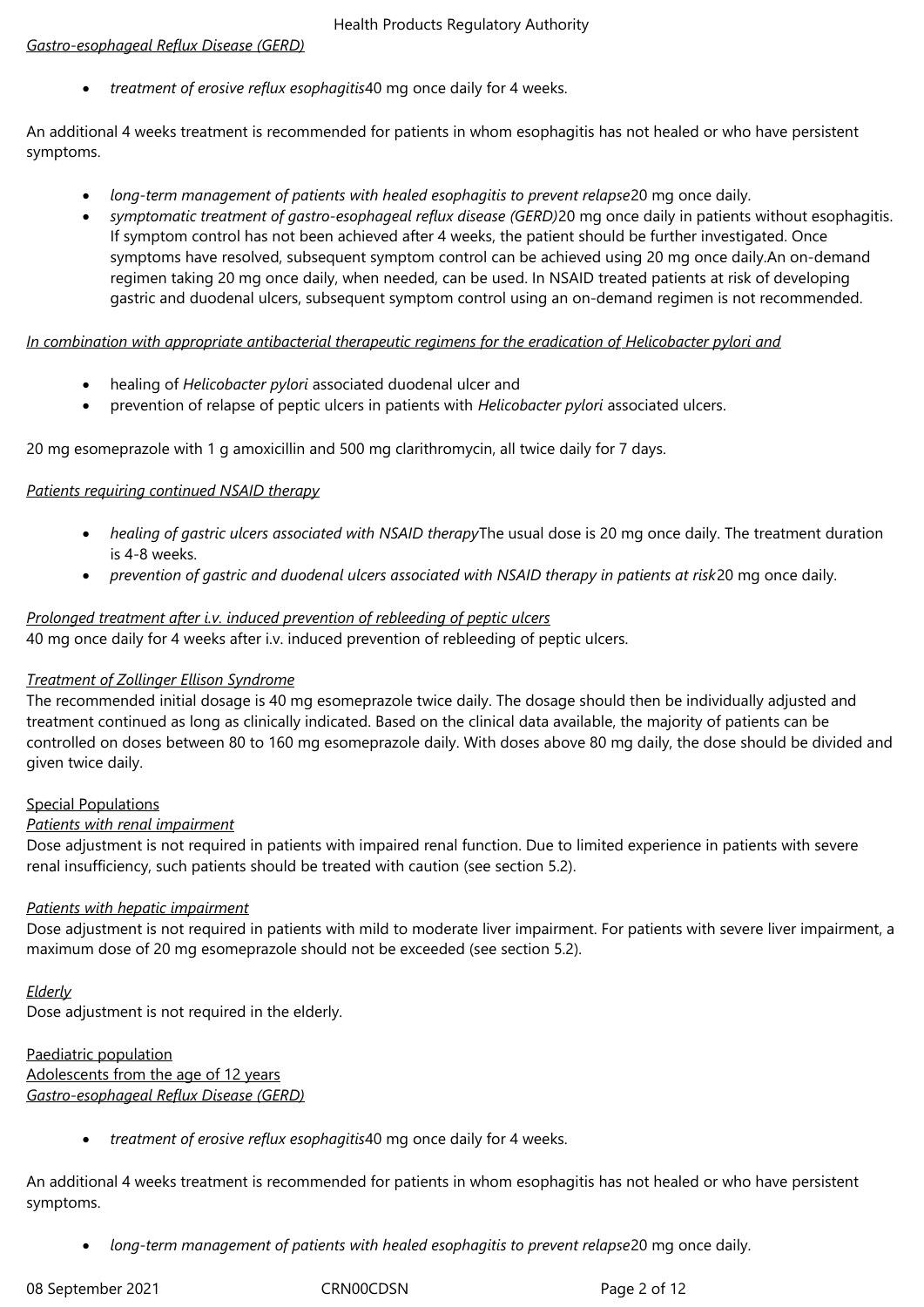*symptomatic treatment of gastro-esophageal reflux disease (GERD)*20 mg once daily in patients without esophagitis. If symptom control has not been achieved after 4 weeks, the patient should be further investigated. Once symptoms have resolved, subsequent symptom control can be achieved using 20 mg once daily.

## *Treatment of duodenal ulcer caused by Helicobacter pylori*

When selecting appropriate combination therapy, consideration should be given to official national, regional and local guidance regarding bacterial resistance, duration of treatment (most commonly 7 days but sometimes up to 14 days), and appropriate use of antibacterial agents. The treatment should be supervised by a specialist.

## The posology recommendation is:

| Weight   | Posology                                                                                                                                                                     |  |
|----------|------------------------------------------------------------------------------------------------------------------------------------------------------------------------------|--|
| 30-40 kg | Combination with two antibiotics: Esomeprazole 20 mg, amoxicillin 750 mg and clarithromycin 7.5 mg/kg body<br>weight are all administered together twice daily for one week. |  |
| > 40 kg  | Combination with two antibiotics: Esomeprazole 20 mg, amoxicillin 1 g and clarithromycin 500 mg are all                                                                      |  |
|          | administered together twice daily for one week.                                                                                                                              |  |

## Children below the age of 12 years

Esomeprazole should not be used in children younger than 12 years since no data are available.

## Method of administration

The capsules should be swallowed whole with liquid. The capsules should not be chewed or crushed.

For patients who have difficulty in swallowing, the capsules can be opened and the content can be dispersed in half a glass of non-carbonated water. No other liquids should be used as the enteric coating may be dissolved. Stir and drink the liquid with the pellets immediately or within 30 minutes. Rinse the glass with half a glass of water and drink. The pellets must not be chewed or crushed.

# **4.3 Contraindications**

Hypersensitivity to the active substance, to substituted benzimidazoles or to any of the excipients listed in section 6.1.

Esomeprazole should not be used concomitantly with nelfinavir (see section 4.5).

# **4.4 Special warnings and precautions for use**

In the presence of any alarm symptom (e.g. significant unintentional weight loss, recurrent vomiting, dysphagia, haematemesis or melaena) and when gastric ulcer is suspected or present, malignancy should be excluded, as treatment with esomeprazole may alleviate symptoms and delay diagnosis.

## Long-term use

Patients on long-term treatment (particularly those treated for more than a year) should be kept under regular surveillance.

# On-demand treatment

Patients on on-demand treatment should be instructed to contact their physician if their symptoms change in character.

## *Helicobacter pylori* eradication

When prescribing esomeprazole for eradication of *Helicobacter pylori,* possible drug interactions for all components in the triple therapy should be considered. Clarithromycin is a potent inhibitor of CYP3A4 and hence contraindications and interactions for clarithromycin should be considered when the triple therapy is used in patients concurrently taking other drugs metabolised via CYP3A4 such as cisapride.

## Gastrointestinal infections

Treatment with proton pump inhibitors may lead to slightly increased risk of gastrointestinal infections such as *Salmonella* and *Campylobacter* (see section 5.1).

## Absorption of vitamin B12

Esomeprazole, as all acid-blocking medicines, may reduce the absorption of vitamin B12 (cyanocobalamin) due to hypo- or achlorhydria. This should be considered in patients with reduced body stores or risk factors for reduced vitamin B12 absorption on long-term therapy.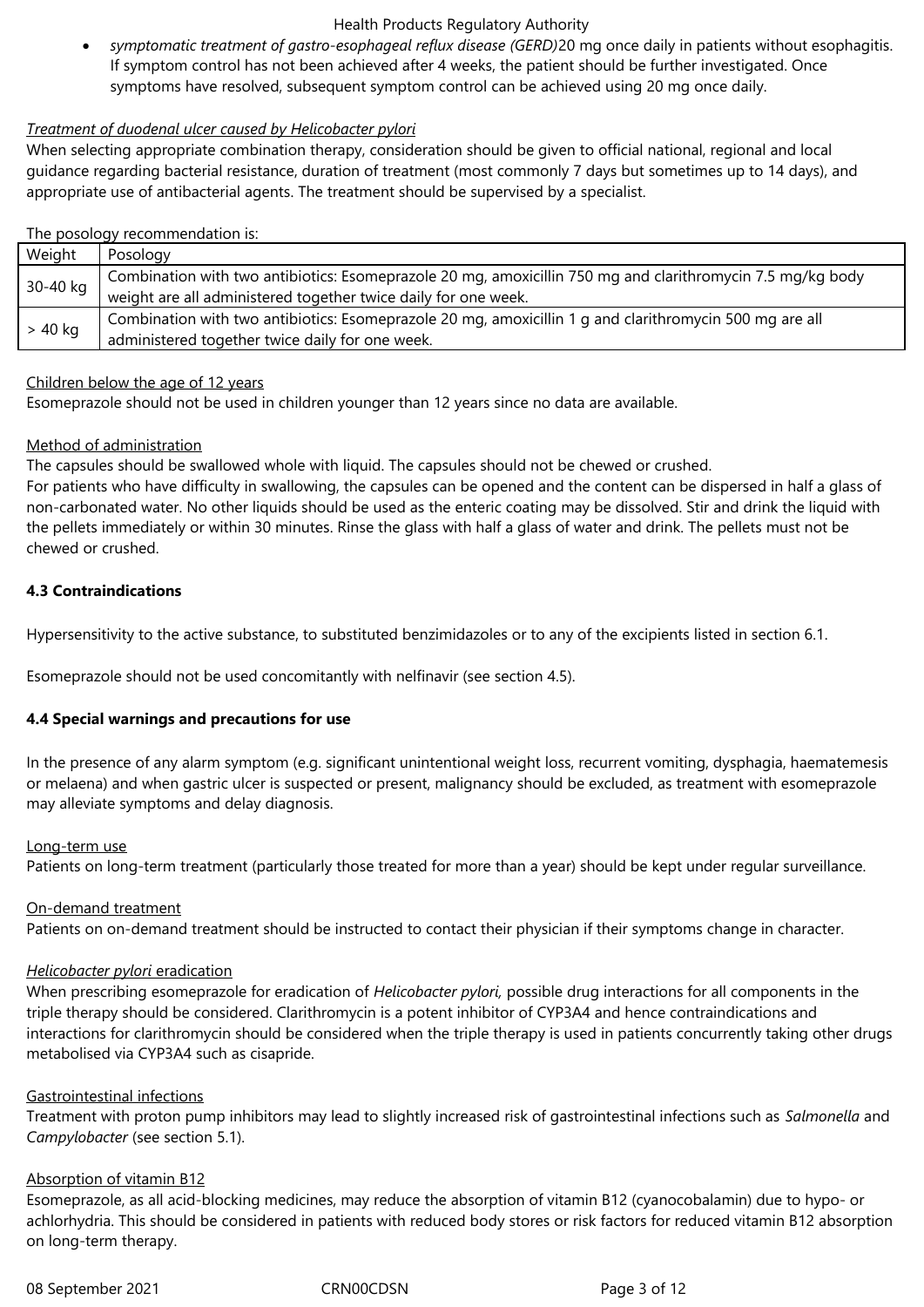#### Hypomagnesaemia

Severe hypomagnesaemia has been reported in patients treated with proton pump inhibitors (PPIs) like esomeprazole for at least three months, and in most cases for a year. Serious manifestations of hypomagnesaemia such as fatigue, tetany, delirium, convulsions, dizziness and ventricular arrhythmia can occur but they may begin insidiously and be overlooked. In most affected patients, hypomagnesaemia improved after magnesium replacement and discontinuation of the PPI.

For patients expected to be on prolonged treatment or who take PPIs with digoxin or drugs that may cause hypomagnesaemia (e.g., diuretics), health care professionals should consider measuring magnesium levels before starting PPI treatment and periodically during treatment.

## Risk of fracture

Proton pump inhibitors, especially if used in high doses and over long durations (>1 year), may modestly increase the risk of hip, wrist and spine fracture, predominantly in the elderly or in presence of other recognised risk factors. Observational studies suggest that proton pump inhibitors may increase the overall risk of fracture by 10–40 %. Some of this increase may be due to other risk factors. Patients at risk of osteoporosis should receive care according to current clinical guidelines and they should have an adequate intake of vitamin D and calcium.

## Subacute cutaneous lupus erythematosus (SCLE)

Proton pump inhibitors are associated with very infrequent cases of SCLE. If lesions occur, especially in sun-exposed areas of the skin, and if accompanied by arthralgia, the patient should seek medical help promptly and the health care professional should consider stopping Esomeprazole Aristo. SCLE after previous treatment with a proton pump inhibitor may increase the risk of SCLE with other proton pump inhibitors.

## Combination with other medicinal products

Co-administration of esomeprazole with atazanavir is not recommended (see section 4.5). If the combination of atazanavir with a proton pump inhibitor is judged unavoidable, close clinical monitoring is recommended in combination with an increase in the dose of atazanavir to 400 mg with 100 mg of ritonavir; esomeprazole 20 mg should not be exceeded.

Esomeprazole is a CYP2C19 inhibitor. When starting or ending treatment with esomeprazole, the potential for interactions with drugs metabolised through CYP2C19 should be considered. An interaction is observed between clopidogrel and omeprazole (see section 4.5). The clinical relevance of this interaction is uncertain. As a precaution, concomitant use of esomeprazole and clopidogrel should be discouraged.

When prescribing esomeprazole for on demand therapy, the implications for interactions with other pharmaceuticals, due to fluctuating plasma concentration of esomeprazole should be considered. See section 4.5.

#### Interference with laboratory tests

Increased Chromogranin A (CgA) level may interfere with investigations for neuroendocrine tumours. To avoid this interference, *Esomeprazole Aristo* treatment should be stopped for at least 5 days before CgA measurements (see section 5.1). If CgA and gastrin levels have not returned to reference range after initial measurement, measurements should be repeated 14 days after cessation of proton pump inhibitor treatment.

#### *Esomeprazole Aristo* capsules contain sodium

*Esomeprazole Aristo* capsules contain less than 1 mmol sodium (23 mg) per capsule, that is to say essentially 'sodium-free'.

## **4.5 Interaction with other medicinal products and other forms of interactions**

#### Effects of esomeprazole on the pharmacokinetics of other drugs

#### *Protease inhibitors*

Omeprazole has been reported to interact with some protease inhibitors. The clinical importance and the mechanisms behind these reported interactions are not always known. Increased gastric pH during omeprazole treatment may change the absorption of the protease inhibitors. Other possible interaction mechanisms are via inhibition of CYP2C19.

For atazanavir and nelfinavir, decreased serum levels have been reported when given together with omeprazole and concomitant administration is not recommended. Co-administration of omeprazole (40 mg once daily) with atazanavir 300 mg/ritonavir 100 mg to healthy volunteers resulted in a substantial reduction in atazanavir exposure (approximately 75 % decrease in AUC, C<sub>max</sub> and C<sub>min</sub>). Increasing the atazanavir dose to 400 mg did not compensate for the impact of omeprazole on atazanavir exposure. The co-administration of omeprazole (20 mg qd) with atazanavir 400 mg/ritonavir 100 mg to healthy volunteers resulted in a decrease of approximately 30 % in the atazanavir exposure as compared with the exposure observed with atazanavir 300 mg/ritonavir 100 mg qd without omeprazole 20 mg qd. Co-administration of omeprazole (40 mg qd)

08 September 2021 CRN00CDSN CROSSER Page 4 of 12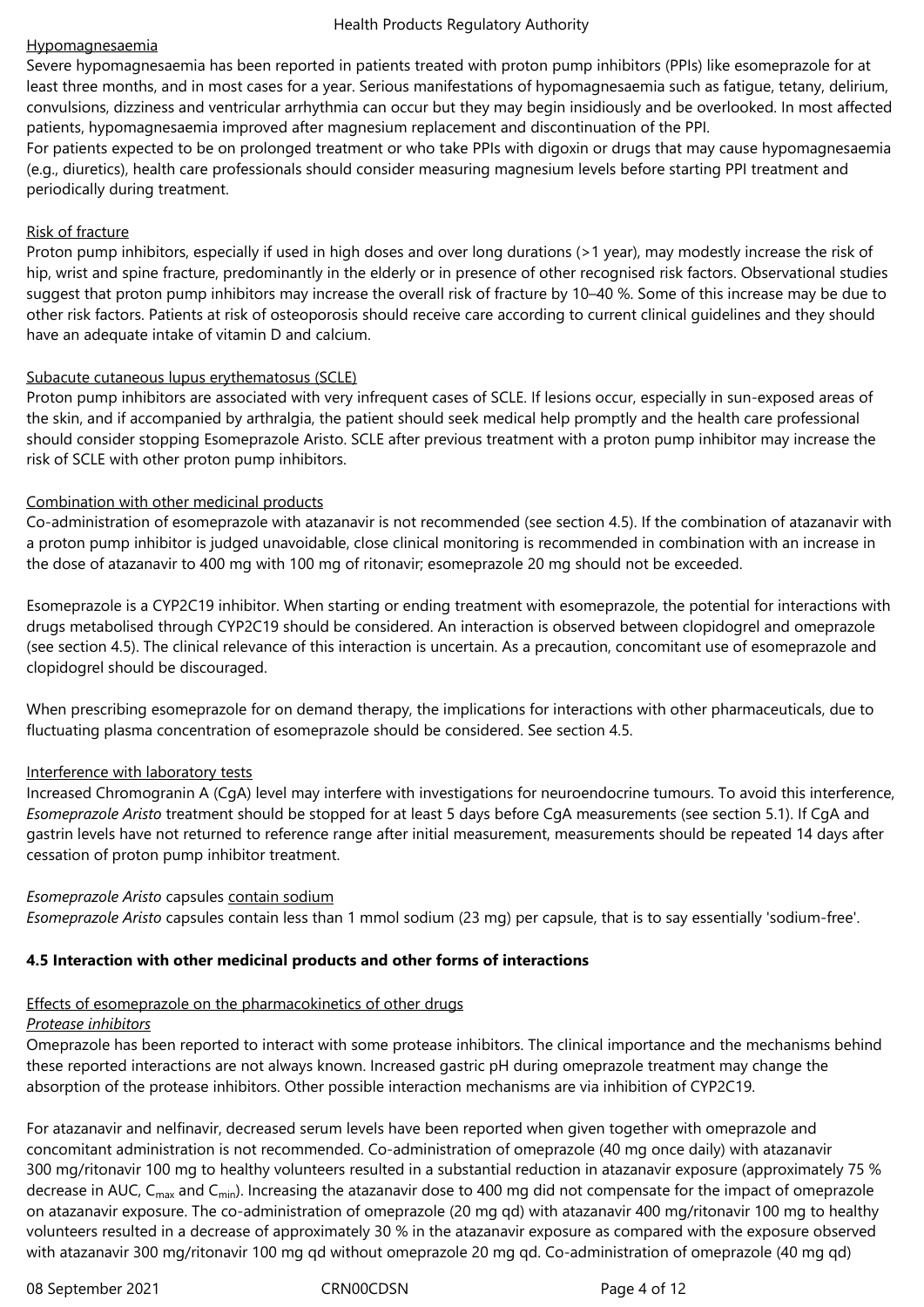reduced mean nelfinavir AUC,  $C_{max}$  and  $C_{min}$  by 36–39 % and mean AUC,  $C_{max}$  and  $C_{min}$  for the pharmacologically active metabolite M8 was reduced by 75‑92 %. Due to the similar pharmacodynamic effects and pharmacokinetic properties of omeprazole and esomeprazole, concomitant administration with esomeprazole and atazanavir is not recommended (see section 4.4) and concomitant administration with esomeprazole and nelfinavir is contraindicated (see section 4.3).

For saquinavir (with concomitant ritonavir), increased serum levels (80‑100 %) have been reported during concomitant omeprazole treatment (40 mg qd). Treatment with omeprazole 20 mg qd had no effect on the exposure of darunavir (with concomitant ritonavir) and amprenavir (with concomitant ritonavir). Treatment with esomeprazole 20 mg qd had no effect on the exposure of amprenavir (with and without concomitant ritonavir). Treatment with omeprazole 40 mg qd had no effect on the exposure of lopinavir (with concomitant ritonavir).

#### *Methotrexate*

When given together with PPIs, methotrexate levels have been reported to increase in some patients. In high-dose methotrexate administration a temporary withdrawal of esomeprazole may need to be considered.

#### *Tacrolimus*

Concomitant administration of esomeprazole has been reported to increase the serum levels of tacrolimus. A reinforced monitoring of tacrolimus concentrations as well as renal function (creatinine clearance) should be performed, and dosage of tacrolimus adjusted if needed.

#### *Medicinal products with pH dependent absorption*

Gastric acid suppression during treatment with esomeprazole and other PPIs might decrease or increase the absorption of medicinal products with a gastric pH dependent absorption. As with other medicinal products that decrease intragastric acidity, the absorption of medicinal products such as ketoconazole, itraconazole and erlotinib can decrease and the absorption of digoxin can increase during treatment with esomeprazole. Concomitant treatment with omeprazole (20 mg daily) and digoxin in healthy subjects increased the bioavailability of digoxin by 10 % (up to 30 % in two out of ten subjects). Digoxin toxicity has been rarely reported. However, caution should be exercised when esomeprazole is given at high doses in elderly patients. Therapeutic drug monitoring of digoxin should then be reinforced.

#### Medicinal products metabolised by CYP2C19

Esomeprazole inhibits CYP2C19, the major esomeprazole metabolising enzyme. Thus, when esomeprazole is combined with drugs metabolised by CYP2C19, such as diazepam, citalopram, imipramine, clomipramine, phenytoin, etc., the plasma concentrations of these drugs may be increased and a dose reduction could be needed. This should be considered especially when prescribing esomeprazole for on-demand therapy.

#### *Diazepam*

Concomitant administration of 30 mg esomeprazole resulted in a 45 % decrease in clearance of the CYP2C19 substrate diazepam.

#### *Phenytoin*

Concomitant administration of 40 mg esomeprazole resulted in a 13 % increase in trough plasma levels of phenytoin in epileptic patients. It is recommended to monitor the plasma concentrations of phenytoin when treatment with esomeprazole is introduced or withdrawn.

#### *Voriconazole*

Omeprazole (40 mg once daily) increased voriconazole (a CYP2C19 substrate) C $_{\sf max}$ and AUC $_{\sf \tau}$  by 15 % and 41 %, respectively.

#### *Cilostazol*

Omeprazole as well as esomeprazole act as inhibitors of CYP2C19. Omeprazole, given in doses of 40 mg to healthy subjects in a cross-over study, increased  $C_{\text{max}}$  and AUC for cilostazol by 18 % and 26 % respectively, and one of its active metabolites by 29 % and 69 % respectively.

#### *Cisapride*

In healthy volunteers, concomitant administration of 40 mg esomeprazole resulted in a 32 % increase in area under the plasma concentration-time curve (AUC) and a 31 % prolongation of elimination half-life  $(t_{1/2})$  but no significant increase in peak plasma levels of cisapride. The slightly prolonged QTc interval observed after administration of cisapride alone, was not further prolonged when cisapride was given in combination with esomeprazole (see also section 4.4).

#### *Warfarin*

08 September 2021 CRN00CDSN Page 5 of 12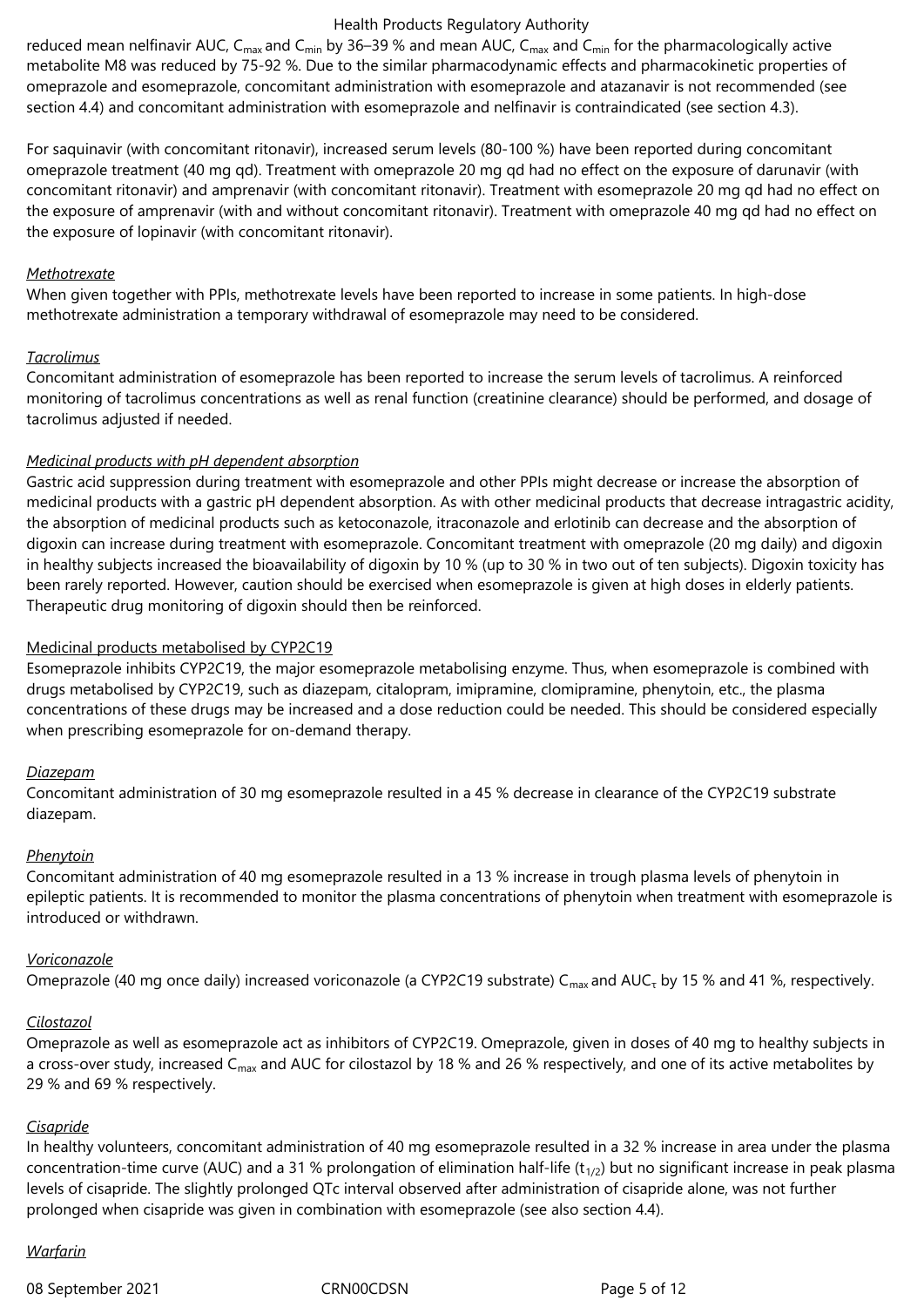Concomitant administration of 40 mg esomeprazole to warfarin-treated patients in a clinical trial showed that coagulation times were within the accepted range. However, post-marketing, a few isolated cases of elevated INR of clinical significance have been reported during concomitant treatment. Monitoring is recommended when initiating and ending concomitant esomeprazole treatment during treatment with warfarin or other coumarine derivatives.

## *Clopidogrel*

Results from studies in healthy subjects have shown a pharmacokinetic (PK)/pharmacodynamic (PD) interaction between clopidogrel (300 mg loading dose/75 mg daily maintenance dose) and esomeprazole (40 mg p.o.daily) resulting in decreased exposure to the active metabolite of clopidogrel by an average of 40 % and resulting in decreased maximum inhibition of (ADP induced) platelet aggregation by an average of 14 %.

When clopidogrel was given together with a fixed dose combination of esomeprazole 20 mg + ASA 81 mg compared to clopidogrel alone in a study in healthy subjects there was a decreased exposure by almost 40 % of the active metabolite of clopidogrel.

However, the maximum levels of inhibition of (ADP induced) platelet aggregation in these subjects were the same in the clopidogrel and the clopidogrel + the combined (esomeprazole + ASA) product groups.

Inconsistent data on the clinical implications of a PK/PD interaction of esomeprazole in terms of major cardiovascular events have been reported from both observational and clinical studies. As a precaution concomitant use of clopidogrel should be discouraged.

## Investigated medicinal products with no clinically relevant interaction

## *Amoxicillin and quinidine*

Esomeprazole has been shown to have no clinically relevant effects on the pharmacokinetics of amoxicillin or quinidine.

## *Naproxen or rofecoxib*

Studies evaluating concomitant administration of esomeprazole and either naproxen or rofecoxib did not identify any clinically relevant pharmacokinetic interactions during short-term studies.

#### Effects of other medicinal products on the pharmacokinetics of esomeprazole

#### *Medicinal products which inhibit CYP2C19 and/or CYP3A4*

Esomeprazole is metabolised by CYP2C19 and CYP3A4. Concomitant administration of esomeprazole and a CYP3A4 inhibitor, clarithromycin (500 mg b.i.d.), resulted in a doubling of the exposure (AUC) to esomeprazole. Concomitant administration of esomeprazole and a combined inhibitor of CYP2C19 and CYP 3A4 may result in more than doubling of the esomeprazole exposure. The CYP2C19 and CYP3A4 inhibitor voriconazole increased omeprazole  $AUC<sub>τ</sub>$  by 280 %. A dose adjustment of esomeprazole is not regularly required in either of these situations. However, dose adjustment should be considered in patients with severe hepatic impairment and if long-term treatment is indicated.

#### *Medicinal products which induce CYP2C19 and/or CYP3A4*

Drugs known to induce CYP2C19 or CYP3A4 or both (such as rifampicin and St. John's wort) may lead to decreased esomeprazole serum levels by increasing the esomeprazole metabolism.

#### Paediatric population

Interaction studies have only been performed in adults.

## **4.6 Fertility, pregnancy and lactation**

#### **Pregnancy**

Clinical data on exposed pregnancies with esomeprazole are insufficient. With the racemic mixture, omeprazole data on a larger number of exposed pregnancies from epidemiological studies indicate no malformative nor foetotoxic effect. Animal studies with esomeprazole do not indicate direct or indirect harmful effects with respect to embryonal/foetal development. Animal studies with the racemic mixture do not indicate direct or indirect harmful effects with respect to pregnancy, parturition or postnatal development. Caution should be exercised when prescribing to pregnant women.

A moderate amount of data on pregnant women (between 300-1000 pregnancy outcomes) indicates no malformative or foeto/neonatal toxicity of esomeprazole.

Animal studies do not indicate direct or indirect harmful effects with respect to reproductive toxicity (see section 5.3).

## Breastfeeding

08 September 2021 CRN00CDSN Page 6 of 12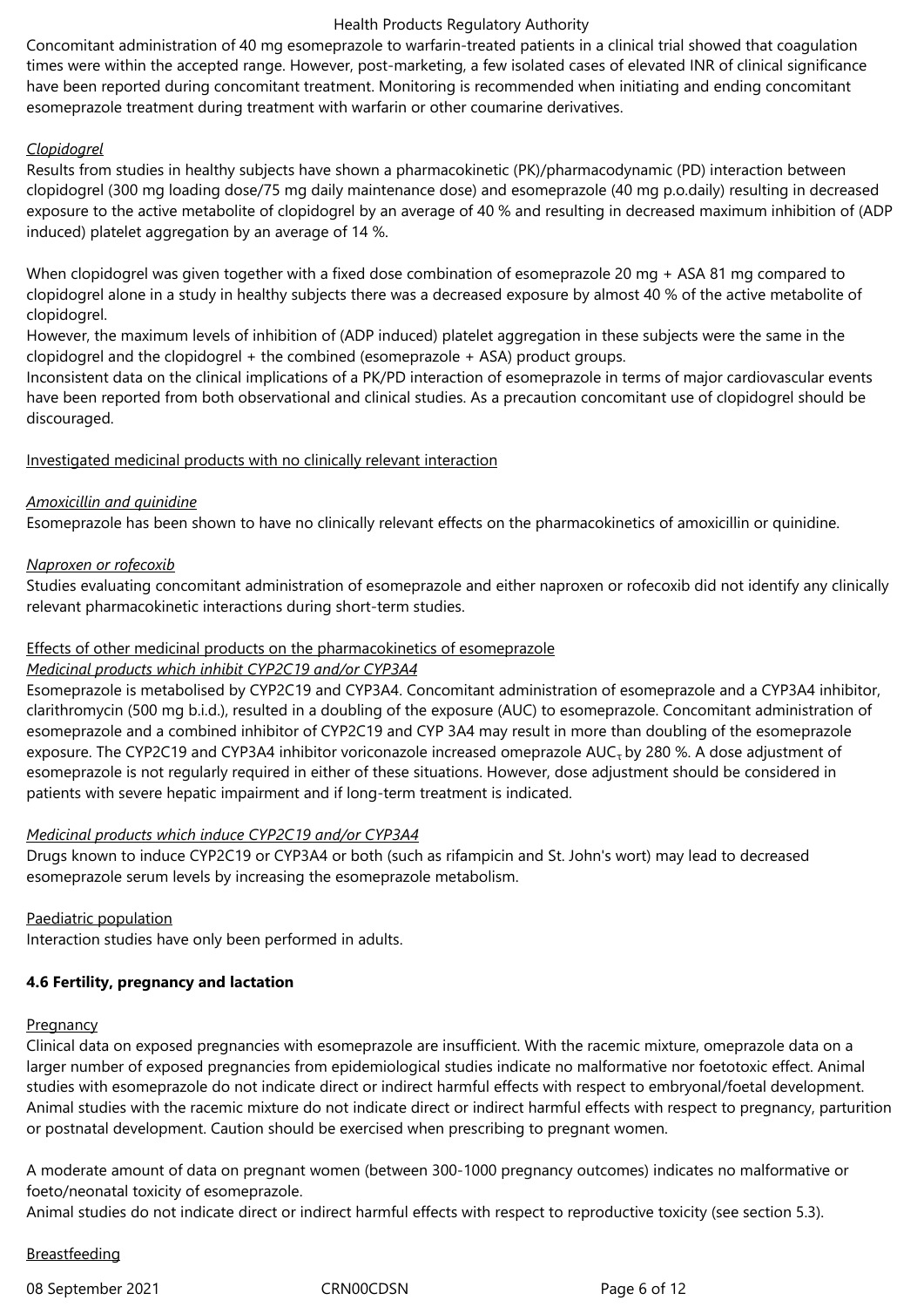It is not known whether esomeprazole is excreted in human breast milk. There is insufficient information on the effects of esomeprazole in newborns/infants. Esomeprazole should not be used during breastfeeding.

## Fertility

Animal studies with the racemic mixture omeprazole, given by oral administration do not indicate effects with respect to fertility.

## **4.7 Effects on ability to drive and use machines**

**System Organ Class Frequency Undesirable Effect**

Esomeprazole has minor influence on the ability to drive and use machines. Adverse reactions such as dizziness (uncommon) and blurred vision (rare) has been reported (see section 4.8). If affected patients should not drive or use machines.

## **4.8 Undesirable effects**

## Summary of the safety profile

Headache, abdominal pain, diarrhoea and nausea are among those adverse reactions that have been most commonly reported in clinical trials (and also from post-marketing use). In addition, the safety profile is similar for different formulations, treatment indications, age groups and patient populations. No dose-related adverse reactions have been identified.

## Tabulated list of adverse reactions

The following adverse drug reactions have been identified or suspected in the clinical trials programme for esomeprazole and post-marketing. None was found to be dose-related.

The reactions are classified according to frequency: very common (≥1/10); common (≥1/100 to <1/10); uncommon (≥1/1,000 to <1/100); rare (≥1/10,000 to <1/1,000); very rare (<1/10,000); not known (frequency cannot be estimated from the available data).

| blood and lymphatic system disorders            | rare      | leukopenia, thrombocytopenia                                                                                                                                   |
|-------------------------------------------------|-----------|----------------------------------------------------------------------------------------------------------------------------------------------------------------|
|                                                 | very rare | agranulocytosis, pancytopenia                                                                                                                                  |
| immune system disorders                         | rare      | hypersensitivity reactions e.g. fever, angioedema and<br>anaphylactic reaction/shock                                                                           |
| metabolism and nutrition disorders              | uncommon  | peripheral oedema                                                                                                                                              |
|                                                 | rare      | hyponatraemia                                                                                                                                                  |
|                                                 | not known | hypomagnesaemia (see section 4.4); Severe<br>hypomagnesaemia can correlate with hypocalcaemia.<br>Hypomagnesaemia may also be associated with<br>hypokalaemia. |
| psychiatric disorders                           | uncommon  | insomnia                                                                                                                                                       |
|                                                 | rare      | agitation, confusion, depression                                                                                                                               |
|                                                 | very rare | aggression, hallucinations                                                                                                                                     |
| nervous system disorders                        | common    | headache                                                                                                                                                       |
|                                                 | uncommon  | dizziness, paraesthesia, somnolence                                                                                                                            |
|                                                 | rare      | taste disturbance                                                                                                                                              |
| eye disorders                                   | rare      | blurred vision                                                                                                                                                 |
| ear and labyrinth disorders                     | uncommon  | vertigo                                                                                                                                                        |
| respiratory, thoracic and mediastinal disorders | rare      | bronchospasm                                                                                                                                                   |
| gastrointestinal disorders                      | common    | abdominal pain, constipation, diarrhoea, flatulence,<br>nausea/vomiting, fundic gland polyps (benign)                                                          |
|                                                 | uncommon  | dry mouth                                                                                                                                                      |
|                                                 | rare      | stomatitis, gastrointestinal candidiasis                                                                                                                       |
|                                                 | not known | microscopic colitis                                                                                                                                            |
| hepatobiliary disorders                         | uncommon  | increased liver enzymes                                                                                                                                        |
|                                                 | rare      | hepatitis with or without jaundice                                                                                                                             |
|                                                 | very rare | hepatic failure, encephalopathy in patients with<br>pre-existing liver disease                                                                                 |
| skin and subcutaneous tissue disorders          | uncommon  | dermatitis, pruritus, rash, urticaria                                                                                                                          |
|                                                 | rare      | alopecia, photosensitivity                                                                                                                                     |
|                                                 | very rare | erythema multiforme, Stevens-Johnson syndrome, toxic                                                                                                           |

08 September 2021 CRN00CDSN Page 7 of 12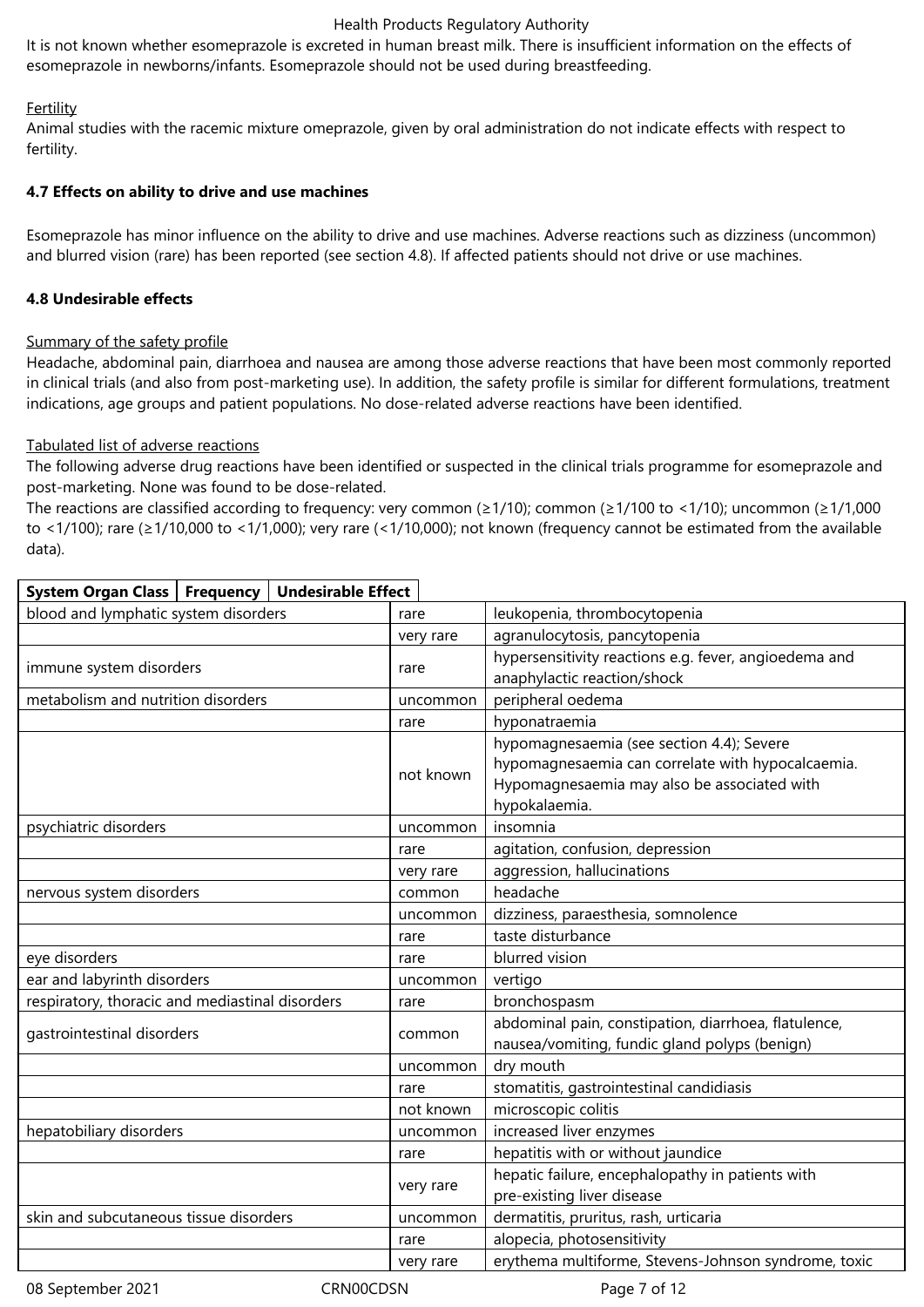| musculoskeletal and connective tissue disorders      | uncommon  | fracture of the hip, wrist or spine (see section 4.4)      |
|------------------------------------------------------|-----------|------------------------------------------------------------|
|                                                      | rare      | arthralgia, myalgia                                        |
|                                                      | very rare | muscular weakness                                          |
| renal and urinary disorders                          | very rare | interstitial nephritis; in some patients renal failure has |
|                                                      |           | been reported concomitantly.                               |
| reproductive system and breast disorders             | very rare | gynaecomastia                                              |
| general disorders and administration site conditions | rare      | malaise, increased sweating                                |

## Reporting of suspected adverse reactions

Reporting suspected adverse reactions after authorisation of the medicinal product is important. It allows continued monitoring of the benefit/risk balance of the medicinal product. Healthcare professionals are asked to report any suspected adverse reactions via HPRA Pharmacovigilance,

Website: www.hpra.ie

#### **4.9 Overdose**

There is [very limited e](http://www.hpra.ie/)xperience to date with deliberate overdose. The symptoms described in connection with 280 mg were gastrointestinal symptoms and weakness. Single doses of 80 mg esomeprazole were uneventful. No specific antidote is known. Esomeprazole is extensively plasma protein bound and is therefore not readily dialyzable. As in any case of overdose, treatment should be symptomatic and general supportive measures should be utilised.

## **5 PHARMACOLOGICAL PROPERTIES**

#### **5.1 Pharmacodynamic properties**

Pharmacotherapeutic group: Drugs for acid related disorders, proton pump inhibitors ATC code: A02BC05

Esomeprazole is the *S*-isomer of omeprazole and reduces gastric acid secretion through a specific targeted mechanism of action. It is a specific inhibitor of the acid pump in the parietal cell. Both the *R*- and *S*-isomer of omeprazole have similar pharmacodynamic activity.

#### Mechanism of action

Esomeprazole is a weak base and is concentrated and converted to the active form in the highly acidic environment of the secretory canaliculi of the parietal cell, where it inhibits the enzyme H<sup>+</sup>K<sup>+</sup>-ATPase – the acid pump and inhibits both basal and stimulated acid secretion.

#### Pharmacodynamic effects

After oral dosing with esomeprazole 20 mg and 40 mg the onset of effect occurs within one hour. After repeated administration with 20 mg esomeprazole once daily for five days, mean peak acid output after pentagastrin stimulation is decreased 90 % when measured 6‑7 hours after dosing on day five.

After five days of oral dosing with 20 mg and 40 mg of esomeprazole, intragastric pH above 4 was maintained for a mean time of 13 hours and 17 hours, respectively over 24 hours in symptomatic GERD patients. The proportion of patients maintaining an intragastric pH above 4 for at least 8, 12 and 16 hours respectively were for esomeprazole 20 mg 76 %, 54 % and 24 %. Corresponding proportions for esomeprazole 40 mg were 97 %, 92 % and 56 %.

Using AUC as a surrogate parameter for plasma concentration, a relationship between inhibition of acid secretion and exposure has been shown.

Healing of reflux esophagitis with esomeprazole 40 mg occurs in approximately 78 % of patients after four weeks, and in 93 % after eight weeks.

One week treatment with esomeprazole 20 mg b.i.d. and appropriate antibiotics, results in successful eradication of *H. pylori* in approximately 90 % of patients.

After eradication treatment for one week there is no need for subsequent monotherapy with antisecretory drugs for effective ulcer healing and symptom resolution in uncomplicated duodenal ulcers.

08 September 2021 CRN00CDSN CRONOCDSN Page 8 of 12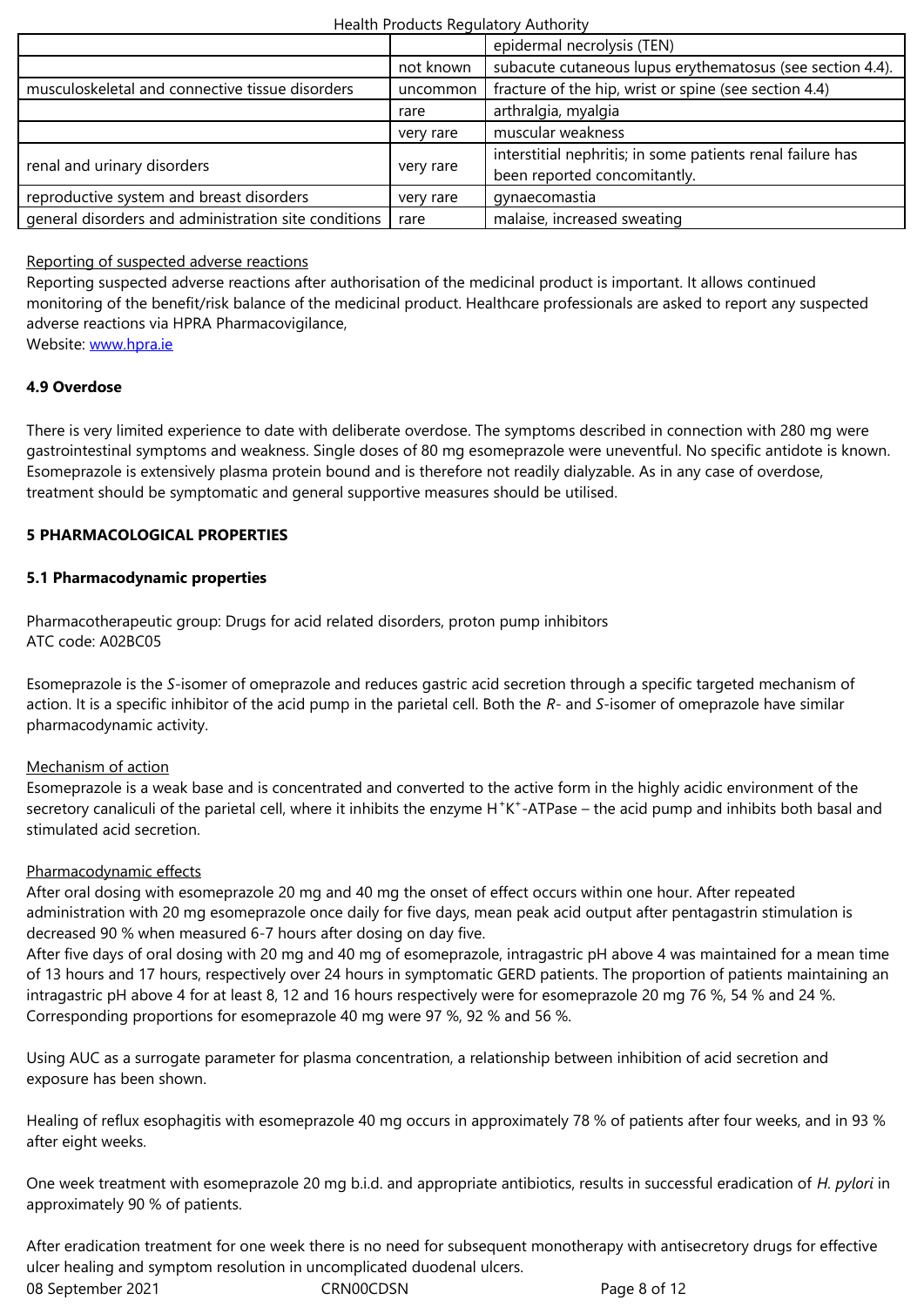In a randomised, double blind, placebo-controlled clinical study, patients with endoscopically confirmed peptic ulcer bleeding characterised as Forrest Ia, Ib, IIa or IIb (9 %, 43 %, 38 % and 10 % respectively) were randomised to receive esomeprazole solution for infusion (n=375) or placebo (n=389). Following endoscopic haemostasis, patients received either 80 mg esomeprazole as an intravenous infusion over 30 minutes followed by a continuous infusion of 8 mg per hour for 71.5 hours or placebo for 72 hours. After the initial 72 hour period, all patients received open label 40 mg oral esomeprazole for 27 days for acid suppression. The occurrence of rebleeding within 3 days was 5.9 % in the esomeprazole treated group compared to 10.3 % for the placebo group. At 30 days post-treatment, the occurrence of rebleeding in the esomeprazole treated versus the placebo treated group was 7.7 % vs 13.6 %.

During treatment with antisecretory medicinal products serum gastrin increases in response to the decreased acid secretion. Also CgA increases due to decreased gastric acidity. The increased CgA level may interfere with investigations for neuroendocrine tumours. Available published evidence suggests that proton pump inhibitors should be discontinued between 5 days and 2 weeks prior to CgA measurements. This is to allow CgA levels that might be spuriously elevated following PPI treatment to return to reference range.

An increased number of ECL cells possibly related to the increased serum gastrin levels, have been observed in both children and adults during long-term treatment with esomeprazole. The findings are considered to be of no clinical significance.

During long-term treatment with antisecretory drugs gastric glandular cysts have been reported to occur at a somewhat increased frequency. These changes are a physiological consequence of pronounced inhibition of acid secretion, are benign and appear to be reversible.

Decreased gastric acidity due to any means including proton pump inhibitors, increases gastric counts of bacteria normally present in the gastrointestinal tract. Treatment with proton pump inhibitors may lead to slightly increased risk of gastrointestinal infections such as *Salmonella* and *Campylobacter* and, in hospitalised patients, possibly also *Clostridium difficile*.

#### Clinical efficacy and safety

In two studies with ranitidine as an active comparator, esomeprazole showed better effect in healing of gastric ulcers in patients using NSAIDs, including COX-2 selective NSAIDs.

In two studies with placebo as comparator, esomeprazole showed better effect in the prevention of gastric and duodenal ulcers in patients using NSAIDs (aged >60 and/or with previous ulcer), including COX-2 selective NSAIDs.

## Paediatric population

In a study in paediatric GERD patients (<1 to 17 years of age) receiving long-term PPI treatment, 61 % of the children developed minor degrees of ECL cell hyperplasia with no known clinical significance and with no development of atrophic gastritis or carcinoid tumours.

## **5.2 Pharmacokinetic properties**

#### Absorption

Esomeprazole is acid labile and is administered orally as gastro-resistant pellets. *In vivo* conversion to the *R*-isomer is negligible. Absorption of esomeprazole is rapid, with peak plasma levels occurring approximately 1‑2 hours after dose. The absolute bioavailability is 64 % after a single dose of 40 mg and increases to 89 % after repeated once-daily administration. For 20 mg esomeprazole the corresponding values are 50 % and 68 %, respectively.

Food intake both delays and decreases the absorption of esomeprazole although this has no significant influence on the effect of esomeprazole on intragastric acidity.

#### Distribution

The apparent volume of distribution at steady state in healthy subjects is approximately 0.22 l/kg body weight. Esomeprazole is 97 % plasma protein bound.

#### Biotransformation

Esomeprazole is completely metabolised by the cytochrome P450 system (CYP). The major part of the metabolism of esomeprazole is dependent on the polymorphic CYP2C19, responsible for the formation of the hydroxy- and desmethyl metabolites of esomeprazole. The remaining part is dependent on another specific isoform, CYP3A4, responsible for the formation of esomeprazole sulphone, the main metabolite in plasma.

08 September 2021 CRN00CDSN Page 9 of 12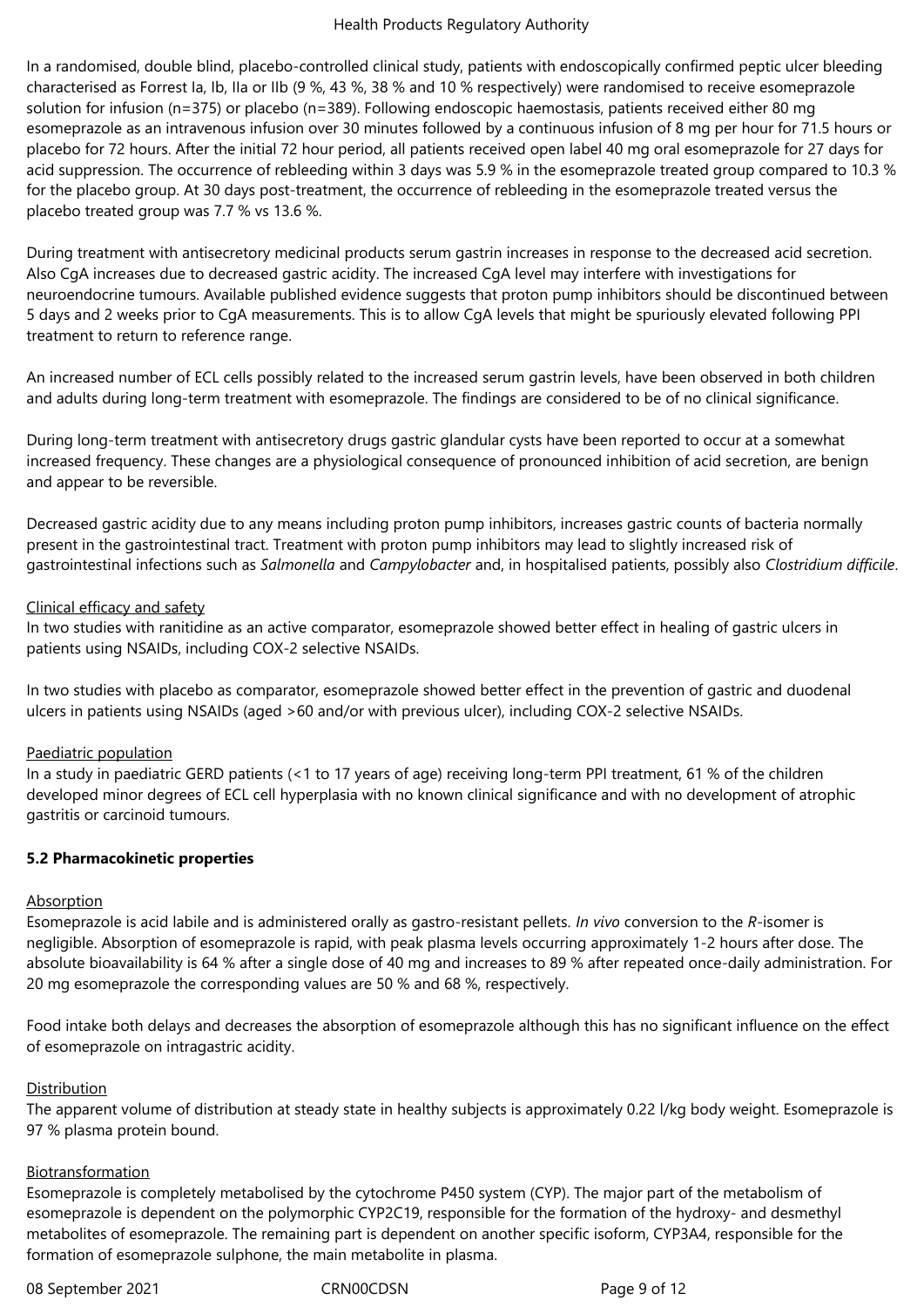## Elimination

The parameters below reflect mainly the pharmacokinetics in individuals with a functional CYP2C19 enzyme, extensive metabolisers.

Total plasma clearance is about 17 l/h after a single dose and about 9 l/h after repeated administration. The plasma elimination half-life is about 1.3 hours after repeated once-daily dosing. Esomeprazole is completely eliminated from plasma between doses with no tendency for accumulation during once-daily administration.

The major metabolites of esomeprazole have no effect on gastric acid secretion. Almost 80 % of an oral dose of esomeprazole is excreted as metabolites in the urine, the remainder in the faeces. Less than 1 % of the parent drug is found in urine.

#### Linearity/non-linearity

The pharmacokinetics of esomeprazole has been studied in doses up to 40 mg b.i.d. The area under the plasma concentration-time curve increases with repeated administration of esomeprazole. This increase is dose-dependent and results in a more than dose proportional increase in AUC. This time- and dose-dependency is due to a decrease of first pass metabolism and systemic clearance probably caused by an inhibition of the CYP2C19 enzyme by esomeprazole and/or its sulphone metabolite.

## Special patient populations

## *Poor metabolisers*

Approximately 2.9  $\pm$  1.5 % of the population lack a functional CYP2C19 enzyme and are called poor metabolisers. In these individuals the metabolism of esomeprazole is probably mainly catalysed by CYP3A4. After repeated once-daily administration of 40 mg esomeprazole, the mean area under the plasma concentration-time curve was approximately 100 % higher in poor metabolisers than in subjects having a functional CYP2C19 enzyme (extensive metabolisers). Mean peak plasma concentrations were increased by about 60 %. These findings have no implications for the posology of esomeprazole.

#### *Gender*

Following a single dose of 40 mg esomeprazole the mean area under the plasma concentration-time curve is approximately 30 % higher in females than in males. No gender difference is seen after repeated once-daily administration. These findings have no implications for the posology of esomeprazole.

#### *Hepatic impairment*

The metabolism of esomeprazole in patients with mild to moderate liver dysfunction may be impaired. The metabolic rate is decreased in patients with severe liver dysfunction resulting in a doubling of the area under the plasma concentration-time curve of esomeprazole. Therefore, a maximum of 20 mg should not be exceeded in patients with severe dysfunction. Esomeprazole or its major metabolites do not show any tendency to accumulate with once-daily dosing.

#### *Renal impairment*

No studies have been performed in patients with decreased renal function. Since the kidney is responsible for the excretion of the metabolites of esomeprazole but not for the elimination of the parent compound, the metabolism of esomeprazole is not expected to be changed in patients with impaired renal function.

#### *Elderly*

The metabolism of esomeprazole is not significantly changed in elderly subjects (71-80 years of age).

#### *Paediatric population*

#### *Adolescents 12-18 years:*

Following repeated dose administration of 20 mg and 40 mg esomeprazole, the total exposure (AUC) and the time to reach maximum plasma drug concentration  $(t_{max})$  in 12 to 18 year-olds was similar to that in adults for both esomeprazole doses.

#### **5.3 Preclinical safety data**

Non-clinical data reveal no special hazard for humans based on conventional studies of safety pharmacology, repeated dose toxicity, genotoxicity, carcinogenic potential, toxicity to reproduction and development. Adverse reactions not observed in clinical studies, but seen in animals at exposure levels similar to clinical exposure levels and with possible relevance to clinical use were as follows: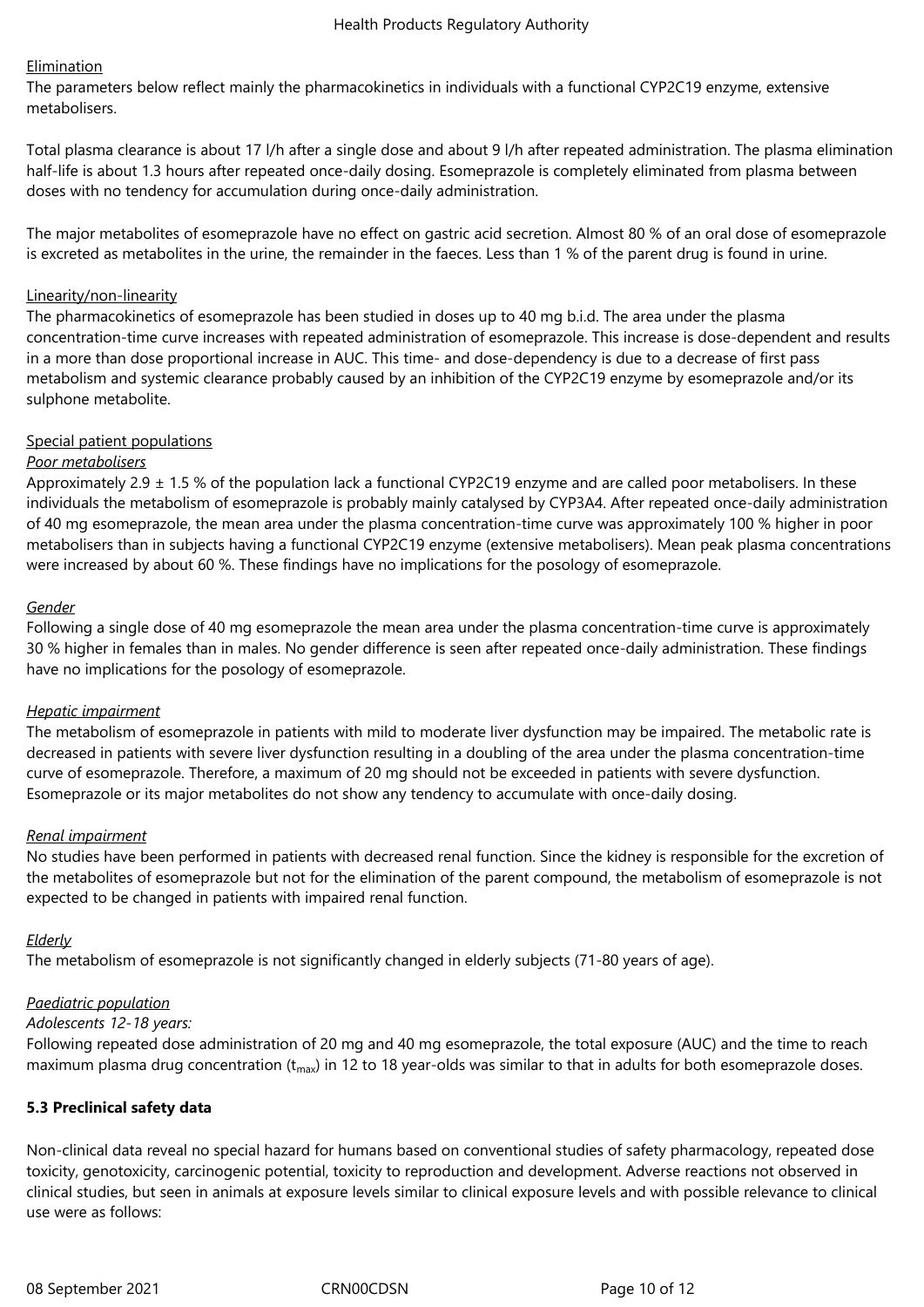Carcinogenicity studies in the rat with the racemic mixture have shown gastric ECL-cell hyperplasia and carcinoids. These gastric effects in the rat are the result of sustained, pronounced hypergastrinaemia secondary to reduced production of gastric acid and are observed after long-term treatment in the rat with inhibitors of gastric acid secretion.

## **6 PHARMACEUTICAL PARTICULARS**

## **6.1 List of excipients**

*Capsule content: Raw pellets:* Kappa-Carrageenan Cellulose, microcrystalline Mannitol Sodium hydroxide Sodium hydrogen carbonate

*Isolation coat:* Polyvinyl alcohol-PEG copolymer Sodium hydroxide Talc Titanium dioxide (E171) Silica, colloidal hydrated

*Gastro-resistant coat:* Methacrylic acid ethyl acrylate copolymer (1:1) dispersion 30% Triethyl citrate Talc Titanium dioxide (E171).

*Capsules: Cap:* Gelatin Iron oxide red (E172) Titanium dioxide (E171) Iron oxide yellow (E172)

*Body:*  Gelatin Titanium dioxide (E171)

## **6.2 Incompatibilities**

Not applicable.

## **6.3 Shelf life**

3 years.

## **6.4 Special precautions for storage**

Do not store above 25 °C.

Keep the bottle tightly closed in order to protect from moisture. Store in the original package (blister) in order to protect from moisture.